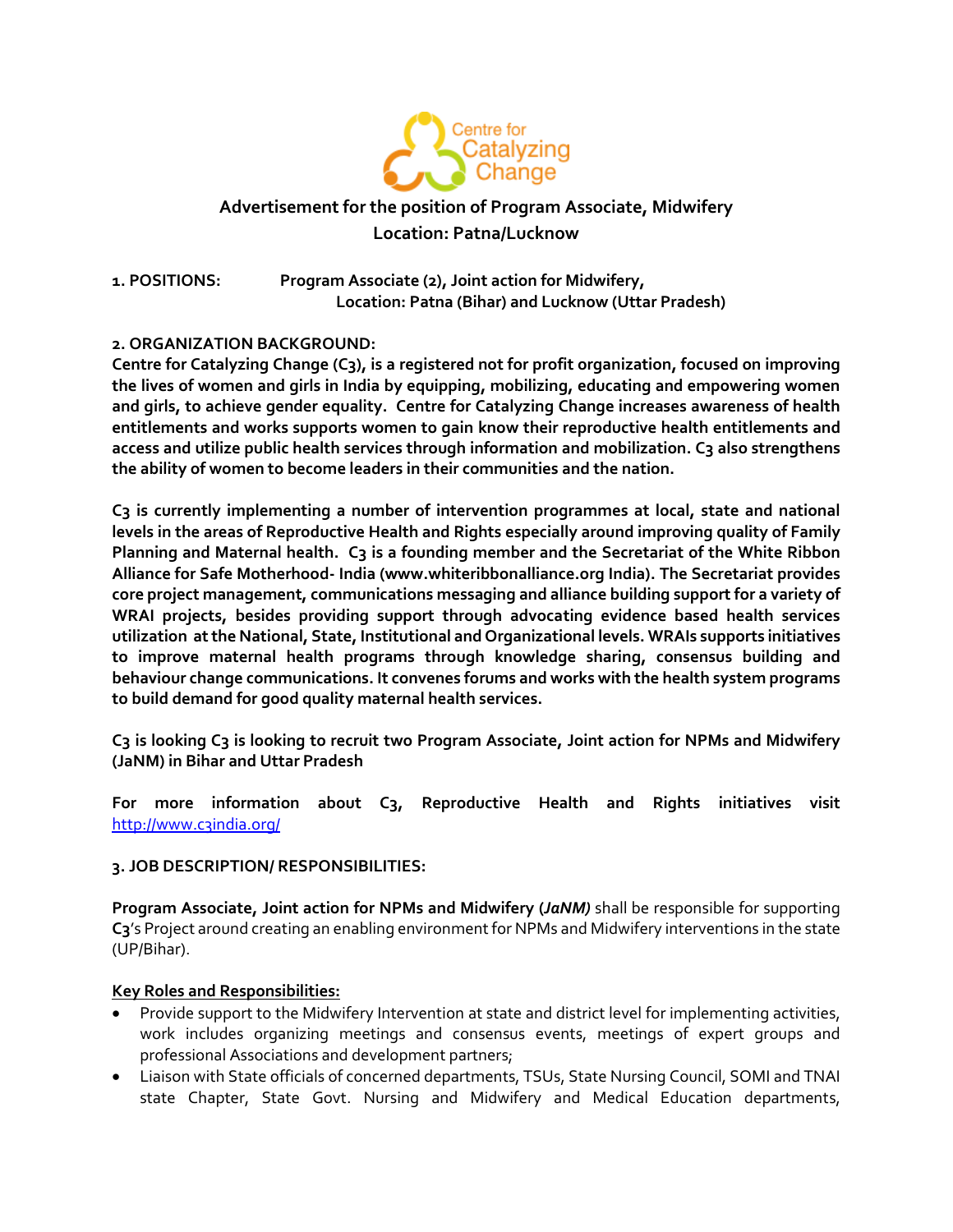Communicating with Institutional forums of stakeholders such as NPMs, Nurse-Midwives, Doctors, ANMs (SBAs) and Community level NGOs who are the key stakeholders. Supporting and participating in stakeholder meetings, supporting in capacity building and sensitization activities.

- Support WRAI in UP/Bihar for outreach to midwives and nurses to meet the key mobilizers to support participation in campaigns, documentation of case studies, photo journal/journeys and correspond with the National WRAI Midwifery team.
- Implement program plans and help organize a series of sensitization meetings of Local District/Block and SC level Midwives. Arrange the logistics for meetings and liaison with SBAs, non-SBA ANMs and contractual staff and other Nursing Colleges and Schools of Nursing in the SMTI and MLCU to maximize attendance from their catchment areas and Orient and use verbal and email correspondence and distribute communication collaterals to improve visibility of Midwives and NPMs and understanding of unique skills of midwives.
- Visit and discuss specific tasks of the Midwifery project from time to time within their state– esp. ensuring understanding and selection of key stakeholders for dialogues around the use of Communications collaterals
- Accompany teams during educational visit of state leaders including key office bearers of their associations/forums to selected Midwifery Led Care Units (whenever-a new batch of NPMs graduate) and introduce to State and National Midwifery Trainers.
- Provide inputs for SPOs, into planned activities for raising awareness of the midwifery profession and suggest and discuss appropriate steps to be taken to encourage dialogue and acceptance of the new Midwifery professionals- Educators and NPMs
- Support WRAI in engaging key influencers, such as the State Nursing and Midwifery (within NHM) program Managers and Registrars of State Nursing Council and Nursing Directorates/Cells of their State for understanding standards of entry and qualification criterion of exit examinations and recruitment policies for Nurses and Midwives. Support Orientation meetings with Key decision makers (KDMs), professional association, community-based leaders through state level events/meetings sharing FAQs on NPMs for general public
- Facilitate interface meetings and events with professional associations' office bearer across India to ensure inter-professional collaboration with Obstetrician-Gynaecologists, Paediatricians, Nurses, Public health professionals for positioning NPM
- Liaison with State Govt. on the positioning and branding strategy and roll out the National communication plan and messaging for midwives in India in the respective state.

## **4. QUALIFICATIONS, EXPERIENCE AND COMPETENCIES:**

## **Qualifications:**

Applicants must have a master's degree in health or social sciences, social work, Public Health, Midwifery or more than 5 years' experience in a similar project.

## **Experience, Skills and Competencies:**

- Candidates must have at least 5 years' experience of working on development issues in their state.
- Knowledge and understanding of reproductive health, family planning and gender issues would be an advantage;
- Prior experience of working with projects with H&FW department at state level, Entrepreneurial mind-set, with the ability to work independently, self-motivate, and propose and implement new initiatives;